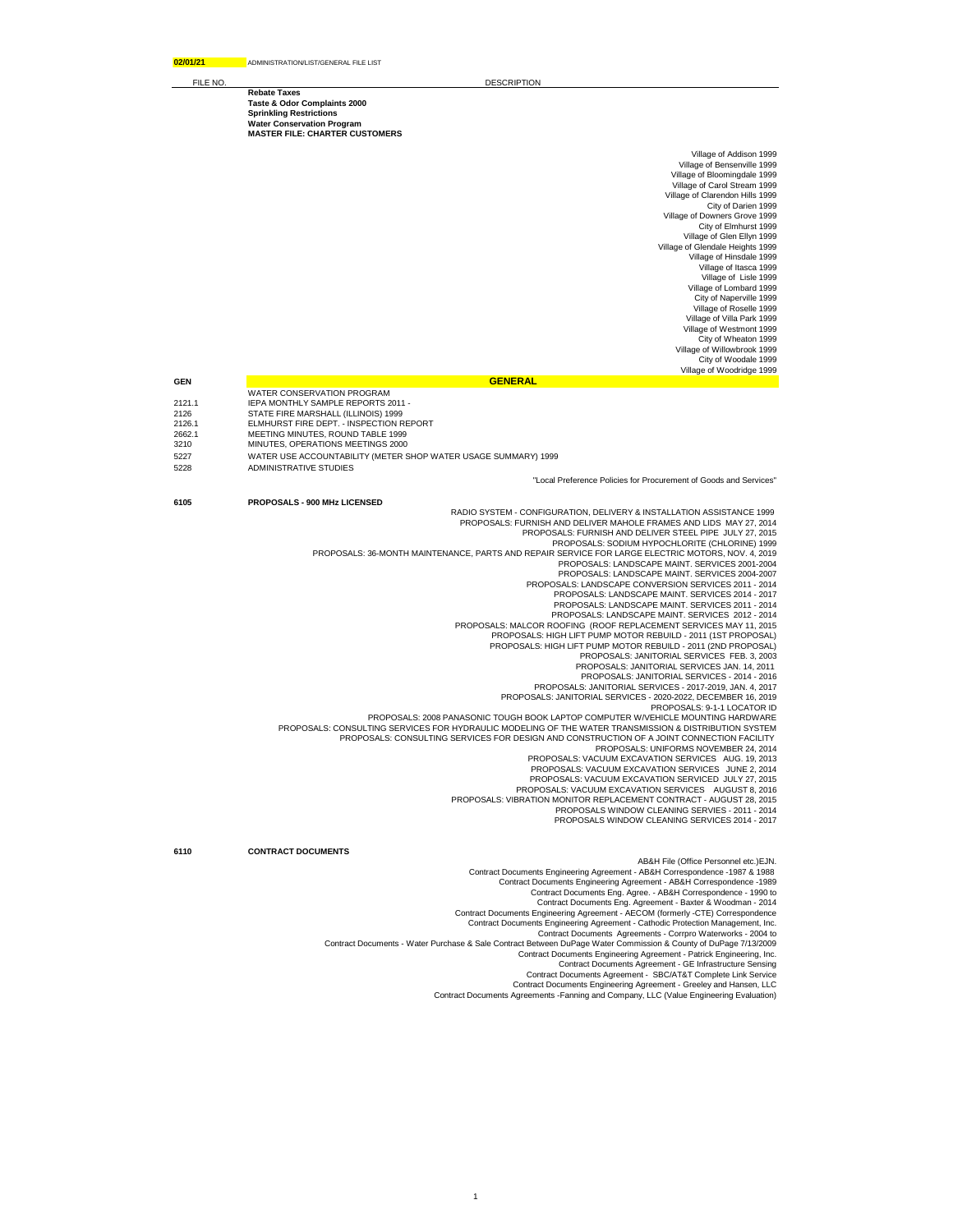FILE NO. DESCRIPTION

Contract Documents - Jacques Whitford Co. Contract Documents - Peters & Associates - Disaster Recovery Plan Project 08/21/06 Contract Documents - Peters & Assoicates - Computer Consulting Services Contract Documents - Primera Engineers, Ltd. Contract Documents Engineering Agreement - EN Engineering Contract Documents Engineering Agreement - Camp, Dresser & McKee, Inc. Contract Documents Engineering Agreement - Strand Associates 2014 Contract Documents - Westin Engineering Contract Documents Engineering Agreement - Witing & Company - 10/17/19 - R-42-19 Contract Documents Engineering Agreement - Wynnalco Enterprises, LLC Contract Documents - CTI Consulting (Security Consulting Services) Contract Documents Engineering Agreement- Corrpro Companies, Inc. Contract Documents - Vehicle Tracking Contract

**Contract Documents - Joel Kennedy Constructing Corp. - Bypass Transmission Main**

## **AB&H ENGINEERING AGREEMENTS**

Engineering Ageement - AB&H Worksheets 1997 Engineering Agreement-Drafts - AB&H Agreement for Eng. Serv. DWC and Alvord, Burdick & Howson dtd. July 11, 1984

Agreement for Eng. Serv. DWC & ABH for MS-9, MS-10, FS-4 dtd. 7/21/95<br>Agreement for Eng. Serv. DWC and Alvord, Burdick & Howson dtd. 10/09/97 - R-47-97<br>Agreement for Eng. Serv. DWC & ABH for Taste & Odor Investigation dtd.

Agree. for Eng. Serv. DWC & AB&H/Prel. Eng. Servs. re: Emerg. Conn. Vill. Of Schaumburg dtd. 4/8/99<br>Agreement for Eng. Serv. DWC and Alvord, Burdick & Howson dtd. 4/30/00 Task Orders

CONTRACT DOCUMENTS - "BOILER PLATE"

## "Boiler Replacement" (PRIMERA)

"Installation of a Dedicated Cooling System in Computer Equipment Room (Hill Mechanical Group) HVAC Rooftop Unit Replacement (Hill Mechanical Group) - 2015

Contract Documents: Credit Union

Contract Documents: Asco Services (EDMS - Electronic Document Management System) - Malcom Pirnie Contract Documents: Landscape Maintenance Service 2021-2023 Contract Documents: Landscape Maintenance Acres Group 2007 Contract Documents: Landscape Maintenance Service 2004-2007 Contract Documents: Landscape Renovations 1998 - Contract Documents: Heavy Machinery & Equipment, Rigging, Transportation & Installation Contract Contract Documents: Maintenance Parts, Repair Service for Large Water Pumps Contract Contract Documents: Meter Replacements Proposal 1998 Contract Documents: Tank Industry Consultants (standpipe evaluation study) - 2000 Contract Documents: Total Facility Maintenance 1998 - 2000 Contract Documents: Window Cleaning Services - 1999- 2000 **6113 INSURANCE DOCUMENTS** 6113.00 Insurance - Contractor Certificates of Insurance & Policies 1999 to<br>6113.00 Insurance - County of Cook Certificates of Insurance & Correspondence 2005 to 6113.10 Insurance - County of Cook Certificates of Insurance & Correspondence 2005 to 6113.11 Insurance - Contractor Correspondence 1999 to 6113.26 Insurance - Commission Health Ins. - Great West 2000 to 6113.26 Insurance - Group Life - Reliance Standard 2001 to 6113.27 Insurance Certificates - Ridgewood Engineering, Inc. 6113.32 Insurance - Others Certificates of Insurance 1999 to - Insurance Proposals - DWC Liability & Property Insurance - 2011<br>Insurance Proposals - DWC Liability & Property Insurance Insurs Glianz Global Risks<br>Insurance Proposals - DWC Liability & Property Insurance - Nugent Consul **6120 Misc. Correspondence & Interoffice Memos** - **1999 to**

| Chariman to/from Commissioners 2002 - | 6120.01 |
|---------------------------------------|---------|
| <b>Local Restaurants</b>              | 6120.02 |
| <b>Mission Statement</b>              | 6120.03 |
| <b>Public Questions</b>               | 6120.04 |
| Press Releases                        | 6120.05 |
| <b>Media Notice Requests</b>          | 6120.06 |
|                                       |         |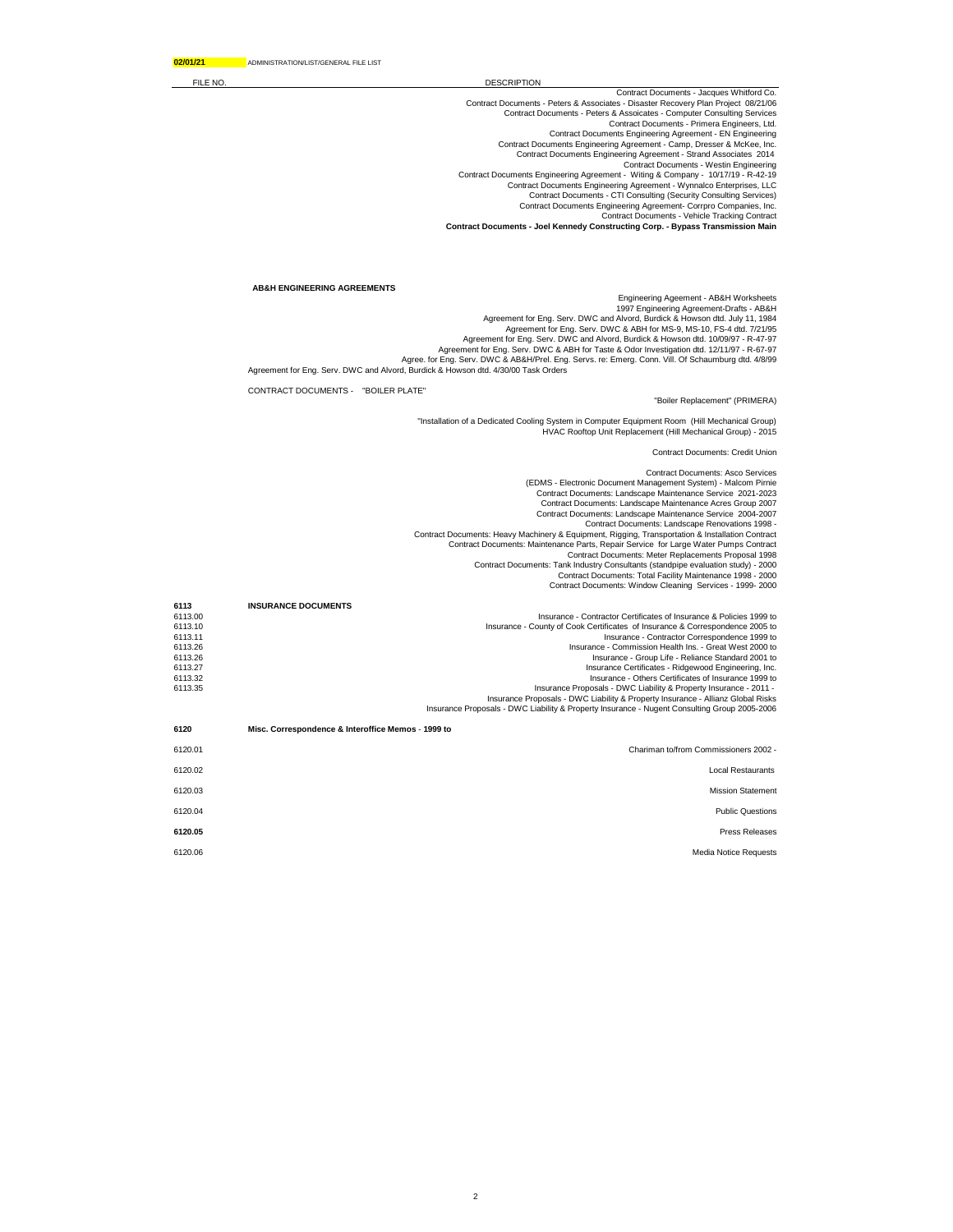| 02/01/21           | ADMINISTRATION/LIST/GENERAL FILE LIST                                                                                                                                                                                                                                          |  |
|--------------------|--------------------------------------------------------------------------------------------------------------------------------------------------------------------------------------------------------------------------------------------------------------------------------|--|
| FILE NO.           | <b>DESCRIPTION</b>                                                                                                                                                                                                                                                             |  |
|                    | <b>COMMISSION TO DOCUMENTS</b>                                                                                                                                                                                                                                                 |  |
| 6121               | Staff to Commission 2000 to                                                                                                                                                                                                                                                    |  |
| 6121.01            | Commission to Staff                                                                                                                                                                                                                                                            |  |
| 6121.02            | Commission to/from City of Chicago: 1999 to                                                                                                                                                                                                                                    |  |
| 6121.03            | Commission to/from Contractors: 2000 to                                                                                                                                                                                                                                        |  |
| 6121.04            | Commission to/from Commonwealth Edison (ComEd 2005-)                                                                                                                                                                                                                           |  |
| 6121.05<br>6121.06 | Commission to/from County Agencies: 1999 to<br>Commission to/from DuPage County: 1999 to                                                                                                                                                                                       |  |
|                    | Commission to/from DuPage County - Memorandum of Agreement For Data Sharing (GIS) - 2012 -                                                                                                                                                                                     |  |
|                    | DuPage County Board Members Water Conservation & Protection Program (RWSPG)                                                                                                                                                                                                    |  |
| 6121.06            | DuPage County Office of Economic Development/NIPC(Northern IL Planning Commission)                                                                                                                                                                                             |  |
| 6121.06            | Commission to/from DuPage County Office of Homeland Security and Emergency Management                                                                                                                                                                                          |  |
| 6121.06            | Commission to/from DuPage County: IDNR Lake Michigan Allocation                                                                                                                                                                                                                |  |
| 6121.06            | Commission to/from State of Illinois (Illinois Emergency Management Agency - STARCOM21)                                                                                                                                                                                        |  |
| 6121.06            | Commission to/from DOT Improvement Naper/Warrenville Rd.                                                                                                                                                                                                                       |  |
| 6121.07            | Commission to/from Engineer                                                                                                                                                                                                                                                    |  |
| 6121.07<br>6121.08 | Commission to/from Engineer - EN ENGINEERING<br>Commission to/from C. Semard & Associates                                                                                                                                                                                      |  |
| 6121.09            | Commission to/from Holland & Knight: 2000 to                                                                                                                                                                                                                                   |  |
| 6121.10            | Commission to/from IDOT FY 1998-2002 Proposed Highway Improvement Program                                                                                                                                                                                                      |  |
| 6121.10            | Commission to/from Eisenhower Expressway/Mannheim to Cicero Ave.                                                                                                                                                                                                               |  |
| 6121.10            | Commission to/from Illinois American Water Company                                                                                                                                                                                                                             |  |
| 6121.11            | Commission to/from III. Environmental Protection Agency: 1999 to                                                                                                                                                                                                               |  |
| 6121.13            | Commission to/from Local Agencies: 2000 to                                                                                                                                                                                                                                     |  |
| 6121.13            | Resolutions from Charter Customers April 11, 2002 Commission Meeting                                                                                                                                                                                                           |  |
| 6121.15<br>6121.18 | Commission to/from Others: 1999 to                                                                                                                                                                                                                                             |  |
|                    | Commission to/from State Agency - Illinois Department of Public Health (TCE / PCE)<br>Commission to/from State Agency - Secretary of State 2013 to                                                                                                                             |  |
| 6121.19            | Commission to/from State Fire Marshal Underground Storage Tanks: 1998 to                                                                                                                                                                                                       |  |
| 6121.20            | Commission to/from Special Task Force - TCE                                                                                                                                                                                                                                    |  |
| 6121.20            | Commission to/from Special Task Force - "C" Factor                                                                                                                                                                                                                             |  |
| 6121.20            | Commission to/from Special Task Force - Refunding                                                                                                                                                                                                                              |  |
|                    | Commission to/from Water Conveyance Task Force (Annex. Wtr. Service Agreement)                                                                                                                                                                                                 |  |
| 6121.21<br>6121.22 | Commission to/from Suppliers: 1986 to<br>Commission to/from Tollway Authority: 1988 to                                                                                                                                                                                         |  |
| 6121.24            | Commission to/from U.S. Environmental Protection Agency: 2001 to                                                                                                                                                                                                               |  |
| 6121.25            | Commission to/from National Safety Council                                                                                                                                                                                                                                     |  |
|                    |                                                                                                                                                                                                                                                                                |  |
| 6123.15            | Holland & Knight to/from Others                                                                                                                                                                                                                                                |  |
| 6126.11            | Du Page Mayors & Managers Conference 1999-                                                                                                                                                                                                                                     |  |
|                    |                                                                                                                                                                                                                                                                                |  |
| 6129               | <b>AWWA CORRESPONDENCE</b>                                                                                                                                                                                                                                                     |  |
| 6130<br>6130.01    | ASSOCIATION OF METROPOLITAN WATER AGENCIES<br>Association of Metropolitian Water Agencies - Chicago                                                                                                                                                                            |  |
| 6131               | CITY OF ELMHURST - ELEVATOR INSPECTION                                                                                                                                                                                                                                         |  |
| 6132               | NORTHEAST ILLINOIS REGIONAL WATER SUPPLY PLAN                                                                                                                                                                                                                                  |  |
|                    |                                                                                                                                                                                                                                                                                |  |
| 6133.20            | <b>FEDERAL PERMITS - FCC</b><br><b>WPIG777 Hand Held Radios</b><br>Lisle WNTG 958 I-88 1mi, E of Rt. 53<br>M2 WNTF 892 1000' N of 22nd on I-294<br>P-P M2 WNTC 233 1000' N of 22nd on I-294<br>North WNTC 377 NPI on 355, 1mi N of 64<br>P-P DWC WNTC 232 Du Page Pumping Sta. |  |
|                    | Crane WNUQ 937 Lexington Pump Station                                                                                                                                                                                                                                          |  |
| 6133.3             | FEDERAL PERMITS - ILLINOIS TRADEMARK                                                                                                                                                                                                                                           |  |

CERTIFICATE OF REGISTRATION (PRESERVING EVERY DROP & LOGO DESIGN)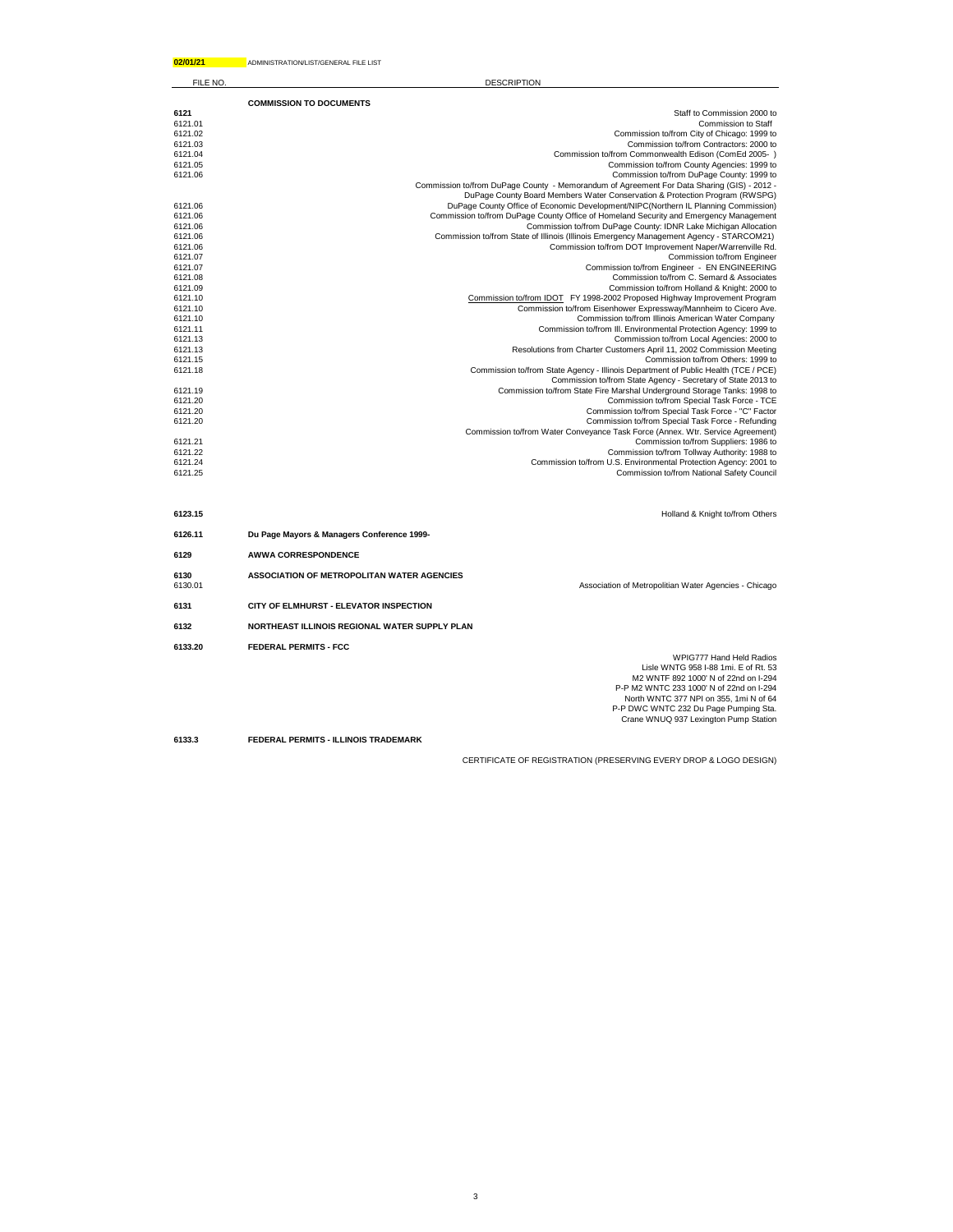| 02/01/21 | ADMINISTRATION/LIST/GENERAL FILE LIST                                                                                                                                                                                                                                                                                                                                                                                                                                                                                                                                                                                                                                                                                                                                                                                                                                                                                                                                                                                                                                                                                                                                                                                                                                                                                                                                                                                                                                                                                                                                                                                                                                                                                                                                                                                                                                                                                                                                                                                                                                                                                                                                                                                                                                                                                                                                                                                                                               |
|----------|---------------------------------------------------------------------------------------------------------------------------------------------------------------------------------------------------------------------------------------------------------------------------------------------------------------------------------------------------------------------------------------------------------------------------------------------------------------------------------------------------------------------------------------------------------------------------------------------------------------------------------------------------------------------------------------------------------------------------------------------------------------------------------------------------------------------------------------------------------------------------------------------------------------------------------------------------------------------------------------------------------------------------------------------------------------------------------------------------------------------------------------------------------------------------------------------------------------------------------------------------------------------------------------------------------------------------------------------------------------------------------------------------------------------------------------------------------------------------------------------------------------------------------------------------------------------------------------------------------------------------------------------------------------------------------------------------------------------------------------------------------------------------------------------------------------------------------------------------------------------------------------------------------------------------------------------------------------------------------------------------------------------------------------------------------------------------------------------------------------------------------------------------------------------------------------------------------------------------------------------------------------------------------------------------------------------------------------------------------------------------------------------------------------------------------------------------------------------|
| FILE NO. | <b>DESCRIPTION</b>                                                                                                                                                                                                                                                                                                                                                                                                                                                                                                                                                                                                                                                                                                                                                                                                                                                                                                                                                                                                                                                                                                                                                                                                                                                                                                                                                                                                                                                                                                                                                                                                                                                                                                                                                                                                                                                                                                                                                                                                                                                                                                                                                                                                                                                                                                                                                                                                                                                  |
| 6135.09  | <b>FREQUENCY PROTECTION SERVICES AGREEMENT - COMSEARCH</b>                                                                                                                                                                                                                                                                                                                                                                                                                                                                                                                                                                                                                                                                                                                                                                                                                                                                                                                                                                                                                                                                                                                                                                                                                                                                                                                                                                                                                                                                                                                                                                                                                                                                                                                                                                                                                                                                                                                                                                                                                                                                                                                                                                                                                                                                                                                                                                                                          |
| 6135.10  | UTILITY SERVICE AGREEMENT COMMONWEALTH EDISON                                                                                                                                                                                                                                                                                                                                                                                                                                                                                                                                                                                                                                                                                                                                                                                                                                                                                                                                                                                                                                                                                                                                                                                                                                                                                                                                                                                                                                                                                                                                                                                                                                                                                                                                                                                                                                                                                                                                                                                                                                                                                                                                                                                                                                                                                                                                                                                                                       |
| 6135.11  | UTILITY SERVICE AGREEMENT NEW ENERGY                                                                                                                                                                                                                                                                                                                                                                                                                                                                                                                                                                                                                                                                                                                                                                                                                                                                                                                                                                                                                                                                                                                                                                                                                                                                                                                                                                                                                                                                                                                                                                                                                                                                                                                                                                                                                                                                                                                                                                                                                                                                                                                                                                                                                                                                                                                                                                                                                                |
| 6135.12  | UTILITY SERVICE AGREEMENT SPI ENERGY (CNE ELECTRIC AGREEMENT)                                                                                                                                                                                                                                                                                                                                                                                                                                                                                                                                                                                                                                                                                                                                                                                                                                                                                                                                                                                                                                                                                                                                                                                                                                                                                                                                                                                                                                                                                                                                                                                                                                                                                                                                                                                                                                                                                                                                                                                                                                                                                                                                                                                                                                                                                                                                                                                                       |
| 6135.13  | UTILITY SERVICE AGREEMENT AT&T / SBC (911 LOCATOR ID SERVICE)                                                                                                                                                                                                                                                                                                                                                                                                                                                                                                                                                                                                                                                                                                                                                                                                                                                                                                                                                                                                                                                                                                                                                                                                                                                                                                                                                                                                                                                                                                                                                                                                                                                                                                                                                                                                                                                                                                                                                                                                                                                                                                                                                                                                                                                                                                                                                                                                       |
| 6135.14  | UTILITY SERVICE AGREEMENT EXELON ENERGY                                                                                                                                                                                                                                                                                                                                                                                                                                                                                                                                                                                                                                                                                                                                                                                                                                                                                                                                                                                                                                                                                                                                                                                                                                                                                                                                                                                                                                                                                                                                                                                                                                                                                                                                                                                                                                                                                                                                                                                                                                                                                                                                                                                                                                                                                                                                                                                                                             |
| 6136     | INTER. AGREEMENTS (BELLWOOD - EMERGENCY INTERCONNECTION) 2000 -<br>INTER. AGREEMENTS (BELLWOOD - EMERGENCY INTERCONNECTION) 1999<br>INTER. AGREEMENTS (BELLWOOD - EMERGENCY INTERCONNECTION) 1998<br>INTER. AGREEMENTS (BERKELEY- EMERGENCY INTERCONNECTION)<br>INTERGOVERNMENTAL AGREEMENTS (CAROL STREAM)<br>INTER. AGREEMENTS - DU PAGE CTY. HWY. DEPT. - NAPERVILLE RD./WARRENVILLE RD.<br>INTER. AGREEMENTS GIS (GEOGRAPHIC INFORMATION SYSTEM)<br>INTERGOVERNMENTAL AGREEMENTS (ELMHURST ANNEXATION 1999)<br>INTERGOVERNMENTAL AGREEMENTS (HIGHLAND AVENUE RECONSTURCTION 2004)<br>INTERGOVERNMENTAL AGREEMENTS (IL. STATE POLICE-RADIO)<br>INTER. AGREEMENTS (SCHAUMBURG - EMERGENCY INTERCONNECTION) 1993-1999<br>INTER. AGREEMENTS (SCHAUMBURG - EMERGENCY INTERCONNECTION) 01/01/2000<br>INTER. AGMNTS. (COMM./CNTY CONTAMINATED WELL PRGM - ADDISON) 2002 -<br>INTER. AGMNTS. (COMM./CNTY CONTAMINATED WELL PRGM - BLOOMINGDALE) 2002 -<br>INTER. AGMNTS. (COMM./CNTY CONTAMINATED WELL PRGM - CAROL STREAM) 2002 -<br>INTER. AGMNTS. (COMM./CNTY CONTAMINATED WELL PRGM - CLARENDON HILLS) 2002 -<br>INTER. AGMNTS. (COMM./CNTY CONTAMINATED WELL PRGM - DARIEN) 2002 -<br>INTER. AGMNTS. (CITY OF DARIEN, DU PAGE COUNTY - SERWF)<br>INTER. AGMNTS. (COM./CNTY CONTAMINATED WELL PRGM - DU PAGE COUNTY) 2006 -<br>INTER. AGMNTS. (COMM./CNTY CONTAMINATED WELL PRGM - DOWNERS GROVE) 2002 -<br>INTER. AGMNTS. (COMM./CNTY CONTAMINATED WELL PRGM - GLENDALE HEIGHTS) 2002 -<br>INTER. AGMNTS. (COMM./CNTY CONTAMINATED WELL PRGM - GLEN ELLYN) 2002 -<br>INTER. AGMNTS. (COMM./CNTY CONTAMINATED WELL PRGM - HINSDALE) 2002 -<br>INTER. AGMNTS. (COMM./CNTY CONTAMINATED WELL PRGM - ITASCA) 2002 -<br>INTER. AGMNTS. (COMM./CNTY CONTAMINATED WELL PRGM - LISLE) 2002 -<br>INTER. AGMNTS. (COMM./CNTY CONTAMINATED WELL PRGM - LOMBARD) 2002 -<br>INTER. AGMNTS. (COMM./CNTY CONTAMINATED WELL PRGM - NAPERVILLE) 2002 -<br>INTER. AGMNTS. (COMM./CNTY CONTAMINATED WELL PRGM - OAK BROOK) 2002 -<br>INTER. AGMNTS. (COMM./CNTY CONTAMINATED WELL PRGM - ROSELLE) 2002 -<br>INTER. AGMNTS. (COMM./CNTY CONTAMINATED WELL PRGM - VILLA PARK) 2002 -<br>INTER, AGMNTS, (COMM./CNTY CONTAMINATED WELL PRGM - WESTMONT) 2002 -<br>INTER. AGMNTS. (COMM./CNTY CONTAMINATED WELL PRGM - WHEATON) 2002 -<br>INTER. AGMNTS. (COMM./CNTY CONTAMINATED WELL PRGM - WILLOWBROOK) 2002 -<br>INTER. AGMNTS. (COMM./CNTY CONTAMINATED WELL PRGM - WOODRIDGE) 2002 - |
| 6136.01  | ENABLING AGMNTS. (COMM/CNTY CONT. WELL PRGM- DOWNERS GROVE - 2002-                                                                                                                                                                                                                                                                                                                                                                                                                                                                                                                                                                                                                                                                                                                                                                                                                                                                                                                                                                                                                                                                                                                                                                                                                                                                                                                                                                                                                                                                                                                                                                                                                                                                                                                                                                                                                                                                                                                                                                                                                                                                                                                                                                                                                                                                                                                                                                                                  |

ENABLING AGMNTS. (COMM/CNTY CONT. WELL PRGM- DOWNERS GROVE - 2002-<br>ENABLING AGMNTS. (COMM/CNTY CONTAMINATED WELL PRGM - WOODRIDGE - 2002-<br>ENABLING AGMNTS. (COMM/CNTY CONTAMINATED WELL PRGM - WOODRIDGE - 2002-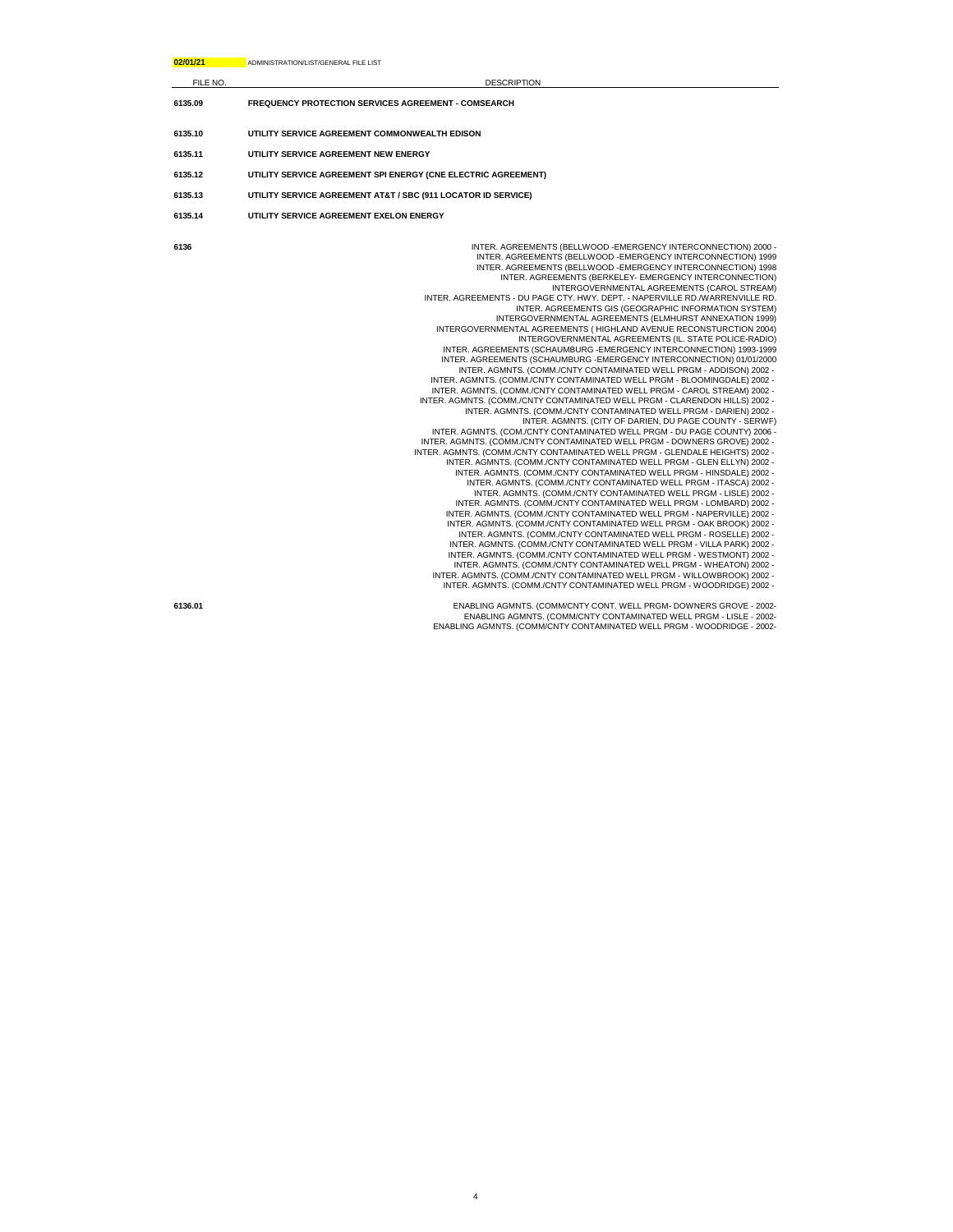| 02/01/21 | ADMINISTRATION/LIST/GENERAL FILE LIST |                                                                                                                                      |
|----------|---------------------------------------|--------------------------------------------------------------------------------------------------------------------------------------|
| FILE NO  |                                       | <b>DESCRIPTION</b>                                                                                                                   |
| 6137     | <b>OTHER AGREEMENTS</b>               |                                                                                                                                      |
|          |                                       | AGT INTERNATIONAL, INC.(SOFTWARE LIC. AGREE.)<br>ALTERNATIVE BUSINESS SUPPLIERS, INC. (TOSHIBA COPIER MAINTENANCE)                   |
|          |                                       | <b>ALPHA BAKING</b><br>BLACK BOX NETWORK SERVICES (Telephone Systems)                                                                |
|          |                                       | COLLEY ELEVATOR COMPANY - ELEVATOR SERVICE CONTRACT - 10/14/14                                                                       |
|          |                                       | CHGO. SCHOOL BOARD TENANT WEST POLK STREET<br>DARMSTADT ROAD PROJECT                                                                 |
|          |                                       | DOWNERS GROVE FIRE DEPARTMENT                                                                                                        |
|          |                                       | Danka Toshiba EStudio 4511 Color Copier Contract Agreement                                                                           |
|          |                                       | DOVER ELEVATOR (ELEVATOR INSPECTION)                                                                                                 |
|          |                                       | EMERSON NETWORK POWER (UPS MAIN BUILDING SYSTEM) - LIEBERT EQUIPMENT<br>HSQ SCADA MAINTENANCE                                        |
|          |                                       | IKON Office Solutions Canon iR C6800 D1 PCL5c Contract Agreement                                                                     |
|          |                                       | IKON Office Solutions - Fax Machine 220IL- RICOH Sept. 10, 2008                                                                      |
|          |                                       | IT SAVVY (IT Products Technology Solutions) - July 28, 2017                                                                          |
|          |                                       | LISLE WOODRIDGE FIRE DEPARTMENT                                                                                                      |
|          |                                       | MEDLIN COMMUNICATION INC. (Telephone System)<br>NETWORK SOLUTIONS - DOMAIN NAME (DPWC.ORG) 2012 -                                    |
|          |                                       | NEXTEL COMMUNICATIONS                                                                                                                |
|          |                                       | Pitney Bowes Postage Mailing Machine Contract Agreement                                                                              |
|          |                                       | <b>ROSIN OPTICAL</b>                                                                                                                 |
|          |                                       | <b>SIMPLEX 1999 -</b><br>SIMPLEX - FIRE TESTING SERVICE 2010-                                                                        |
|          |                                       |                                                                                                                                      |
| 6137.10  | POTENTIAL SUBSEQUENT CUSTOMERS        | General Information<br>Argonne National Lab                                                                                          |
|          |                                       | Batavia                                                                                                                              |
|          |                                       | <b>Bensenville Park District</b>                                                                                                     |
|          |                                       | Bolingbrook                                                                                                                          |
|          |                                       | Broadview - Westchester                                                                                                              |
|          |                                       | Brookfield - North Riverside Water Commission<br><b>Burr Ridge</b>                                                                   |
|          |                                       | Citizens Utilities (Metering Station Site Plans)                                                                                     |
|          |                                       | Citizens Utilities (Sign-Off Letter)<br>Citizens Utilities1992 -                                                                     |
|          |                                       | Citizens - Arrowhead/Wheaton Easements                                                                                               |
|          |                                       | Citizens - Arrowhead/Wheaton                                                                                                         |
|          |                                       | Citizens- Country Club (Elmhurst)                                                                                                    |
|          |                                       | Citizens - Du Page Lisle                                                                                                             |
|          |                                       | Citizens-Liberty Ridge East (Metro Utilities)                                                                                        |
|          |                                       | Citizens-Liberty Ridge West (Metro Utilities)                                                                                        |
|          |                                       | Citizens- Liberty Ridge West Draft Agreement (Metro Utilities)                                                                       |
|          |                                       | Citizens - Liberty Ridge 9/94 (Metro Utilities)                                                                                      |
|          |                                       | Citizens - Lombard<br>Citizens / Valley View / 1992 - 1994                                                                           |
|          |                                       | Citizens / Valley View / 1995 -                                                                                                      |
|          |                                       | Clarendon Water Company                                                                                                              |
|          |                                       | Com Ed / Winfield Easement Encroachment                                                                                              |
|          |                                       | ComEd / Winfield Private Roadway Easement                                                                                            |
|          |                                       | DuPage County (Minutes of Meeting)                                                                                                   |
|          |                                       | DuPage County / General Information / 1989 - 1996                                                                                    |
|          |                                       | DuPage County / General Information / 1997 -<br>DuPage County / Bruce Lake                                                           |
|          |                                       | DuPage County / Damore Area                                                                                                          |
|          |                                       | DuPage County / Glen Ellyn Heights Service Area                                                                                      |
|          |                                       | DuPage County / Glen Ellyn Heights Pressure Adjusting Station - Bill of Sale                                                         |
|          |                                       | DuPage County / Great Western Trail Service Area                                                                                     |
|          |                                       | DuPage County - Greene Road Service Area                                                                                             |
|          |                                       | DuPage County / Hobson Valley (Greene Road) Pressure Adjusting Station - Bill of Sale<br>DuPage County - Hobson Valley Water Service |
|          |                                       | DuPage County - Knight's Sub                                                                                                         |
|          |                                       | DuPage County - Lockformer/Ellsworth Park/Woodridge Estates/Suburban Estates                                                         |
|          |                                       | DuPage County / Medinah Service Area                                                                                                 |
|          |                                       | DuPage County Non-Resident Water Survey                                                                                              |
|          |                                       | DuPage County / Southeast Regional Water Works                                                                                       |
|          |                                       | DuPage County / Steeple Run Service Area                                                                                             |
|          |                                       | DuPage County / Suburban Estates                                                                                                     |
|          |                                       | Du Page Utility Company                                                                                                              |
|          |                                       | DuPage County / York Township                                                                                                        |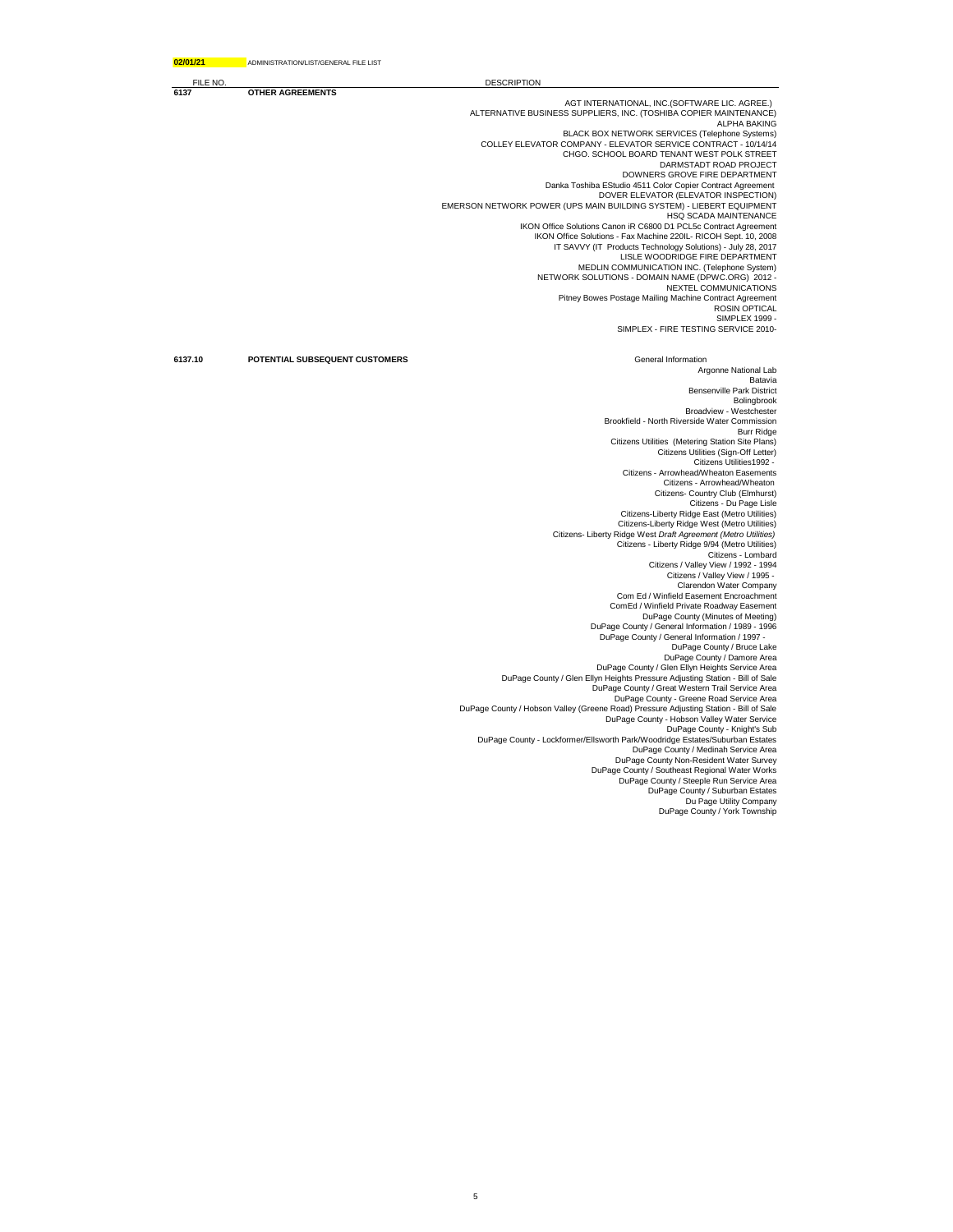DESCRIPTION

| FILE NO |                                                                              | <b>DESCRIPTION</b>                                                                                       |
|---------|------------------------------------------------------------------------------|----------------------------------------------------------------------------------------------------------|
|         |                                                                              | Fermi Natl. Accel. Lab.<br>Fire Protection - Unincorporated Areas                                        |
|         |                                                                              | City of Geneva<br>Glen Oak Country Club                                                                  |
|         |                                                                              | Hanover Park Emergency Connection                                                                        |
|         |                                                                              | Highland Hills Sanitary Dist.<br>Illinois American Water Company (successor to Citizens Utilities of IL) |
|         |                                                                              | City of Joliet<br>Kane County                                                                            |
|         |                                                                              | North Aurora                                                                                             |
|         |                                                                              | North Region Water Facility (Formerly Nordic Park)<br>Oakbrook Terrace (1994 - 1996)                     |
|         |                                                                              | Oakbrook Terrace(1997-10/97)<br>Oakbrook Terrace(11/97-)                                                 |
|         |                                                                              | Oakbrook Terrace Service Corp.(Royce Realty & Mgmt.)<br>Village of Plainfield                            |
|         |                                                                              | City of Warrenville                                                                                      |
|         |                                                                              | Warrenville Quarry/Elmhurst Chicago Stone/Cantera<br>City of West Chicago                                |
|         |                                                                              | Will County - General<br>Winfield - Procedure Waivers                                                    |
|         |                                                                              | Village of Winfield (4 of 4)<br>City of Wood Dale                                                        |
| 6137.12 | POTENTIAL SUBSEQUENT CUSTOMERS - SALES TAX                                   |                                                                                                          |
|         |                                                                              | City of West Chicago                                                                                     |
| 6140    | <b>EASEMENTS</b>                                                             | Pipeline Easement Boiler Plate                                                                           |
| 6141    | <b>LOCAL AGENCY EASEMENTS</b>                                                | Oakbrook - Metering Stations                                                                             |
| 6142    | <b>COUNTY AGENCY EASEMENTS</b>                                               | County of Cook-County Court-Parking Lot(Maywood)Natl. Survey #N111874                                    |
| 6143    | STATE AGENCY EASEMENTS- (IDOC-PRAIRE PATH)                                   |                                                                                                          |
|         |                                                                              |                                                                                                          |
| 6144    | PRIVATE AGENCY EASEMENTS                                                     | METRA (CMC REAL ESTATE CORP. - SOO LINE/ METRA)                                                          |
| 6148    | <b>CONDMNAT'N OF DWC PROP'TY -</b>                                           |                                                                                                          |
|         |                                                                              | CITY OF CHGO CONDEMNATION ROOSEVELT & KOSTNER                                                            |
| 6149    | <b>ZONING</b>                                                                |                                                                                                          |
| 6150.30 | <b>MICROFILM DIRECTORY</b>                                                   |                                                                                                          |
| 6150.40 | <b>VIDEO TAPE DIRECTORY</b>                                                  |                                                                                                          |
| 6152.10 | MINUTES, MISC. MEETINGS: Standards Comm. On Gasket Materials for Water Works | Service (#240)                                                                                           |
| 6154.5  | AB&H MONTHLY ENGINEERING REPORTS TO COMMISSION 2000-                         |                                                                                                          |
| 6155.1  | SECCO, TEST REPORTS SOIL & MATERIALS TESTING SERVICE                         |                                                                                                          |
| 6155.25 | "C" FACTOR TEST REPORTS ON PIPE (PITOMETER)                                  |                                                                                                          |
| 6156    | <b>ACCIDENTS, COMPLAINTS, CLAIMS</b>                                         |                                                                                                          |
|         |                                                                              | Adamec, Kathleen -                                                                                       |
|         |                                                                              | Village of Addison - Grace St. Water Main Break 9/99 -<br>Village of Addison, Addison Rd. Settlement -   |
|         |                                                                              | Alonzo -<br>Bensenville -                                                                                |
|         |                                                                              | Burlington/Naper Blvd. Underpass Slope & Enclosed Drainage Structure & Failures -<br>Cichy, Gilbert W. - |
|         |                                                                              | ComEd-<br>Darien Claim Contract TS-3 -                                                                   |
|         |                                                                              | Dunn -<br>DuPage County - 75th Street -                                                                  |
|         |                                                                              | DuPage County Stormwater Management -<br>Electric Conduit, Inc.-                                         |
|         |                                                                              | Elmhurst -                                                                                               |
|         |                                                                              | Elmhurst Quarry Flood Control -<br>Federal Express -                                                     |
|         |                                                                              | Gilmore, Shawn -<br>Gonzales, Isias -                                                                    |
|         |                                                                              | IDOT Butterfield Rd. Conflict -<br>IT&T AG -                                                             |
|         |                                                                              | J.R. Fastener Corp.-                                                                                     |
|         |                                                                              | K & S Communications -<br>Lisle, Village of (1999.06.02)                                                 |
|         |                                                                              | (M 66159) 1998.01.07<br>(M 78556) 1999.11.16                                                             |
|         |                                                                              | (M 79697) 1999.03.09<br>(M 80328) 1999.01.07                                                             |
|         |                                                                              | (M80328) 2002.10.02                                                                                      |
|         |                                                                              | (M-99818) 2003.05.12<br>Miller, Mid-America Dynamics -                                                   |
|         |                                                                              | Northern Illinois Gas -<br>Plug Failure (DPPS)-                                                          |
|         |                                                                              | Pratt Valve Problems-                                                                                    |
|         |                                                                              | RTU Naperville Road-<br>Thielenhouse, Jack                                                               |
|         |                                                                              | Stratton, Karyn<br>Waheed                                                                                |
|         |                                                                              | Non-Coated Steel Joints - 75th & Wehrlie                                                                 |
|         |                                                                              |                                                                                                          |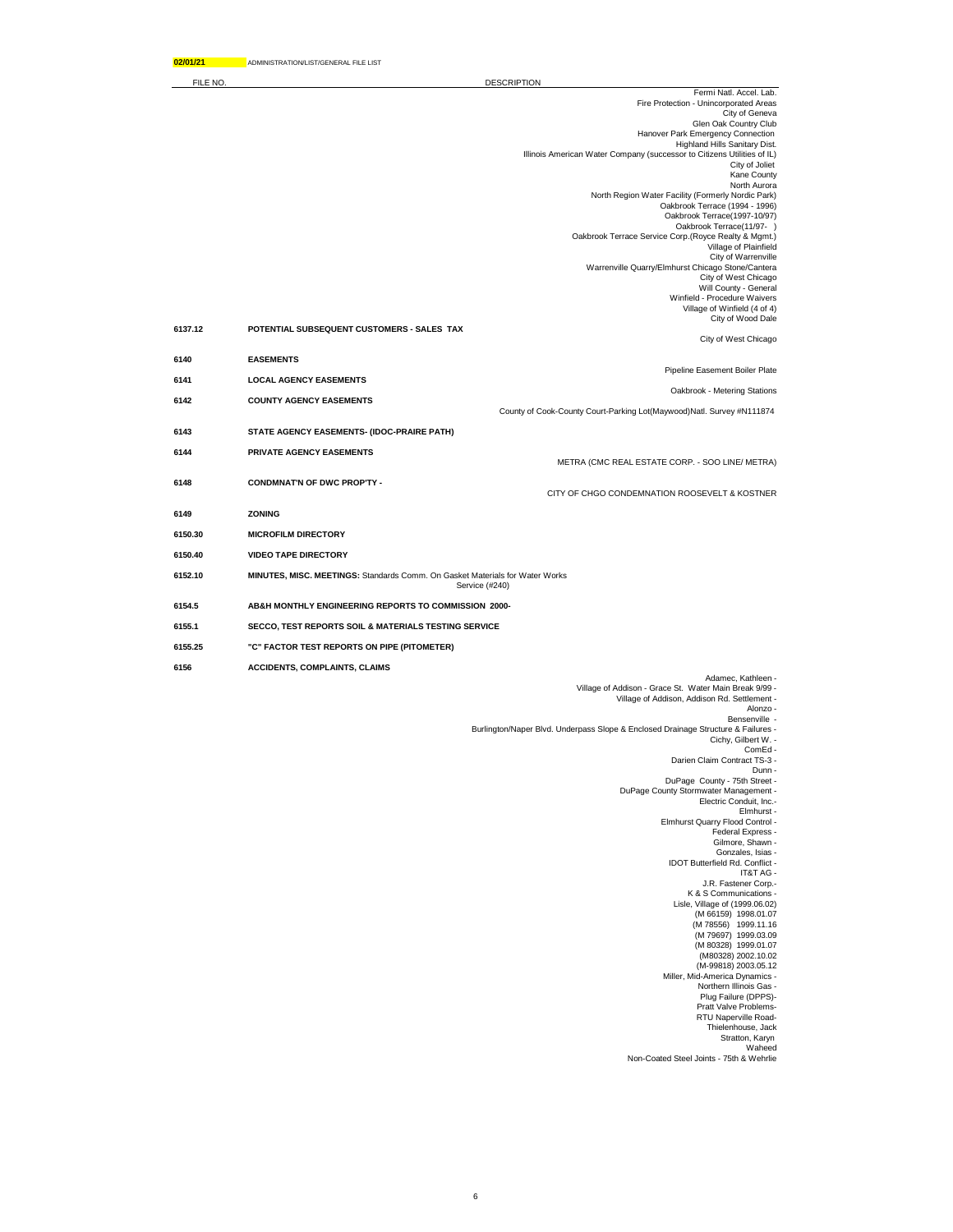| 02/01/21         | ADMINISTRATION/LIST/GENERAL FILE LIST                   |                                                                                                                                                                                                                                                                                                                                                                                                                                                                                                                                                                                                                                                                                                                                                                                                                                                                                                                                                                                                                                                                                                                                                                                                                                                                                                              |
|------------------|---------------------------------------------------------|--------------------------------------------------------------------------------------------------------------------------------------------------------------------------------------------------------------------------------------------------------------------------------------------------------------------------------------------------------------------------------------------------------------------------------------------------------------------------------------------------------------------------------------------------------------------------------------------------------------------------------------------------------------------------------------------------------------------------------------------------------------------------------------------------------------------------------------------------------------------------------------------------------------------------------------------------------------------------------------------------------------------------------------------------------------------------------------------------------------------------------------------------------------------------------------------------------------------------------------------------------------------------------------------------------------|
| FILE NO          |                                                         | <b>DESCRIPTION</b>                                                                                                                                                                                                                                                                                                                                                                                                                                                                                                                                                                                                                                                                                                                                                                                                                                                                                                                                                                                                                                                                                                                                                                                                                                                                                           |
| 6159             | <b>OTHER REPORTS</b>                                    | CORRPRO - C-Scan Coating Assessment Survey, 36" Outerbelt Trans. Line (1997)<br><b>Meter Shop Reports</b><br>Pitometer Loss of Head Tests, DWC - April 2001<br>Tax Increment Financing 2010 -                                                                                                                                                                                                                                                                                                                                                                                                                                                                                                                                                                                                                                                                                                                                                                                                                                                                                                                                                                                                                                                                                                                |
| 6159.21          | <b>CONTINUING EDUCATION IEPA OPERATOR CERT. PROGRAM</b> | Confined Space - 1 Hr. 4/19/02 & 4/23/02<br>Confined Space - 1 Hr. 9/26/00 & 9/29/00<br>Electrical Safety - 2-1/2 Hrs. 10/17/00 & 10/19/00<br>Electrical Safety - 2-1/2 Hrs. 11/30/01 & 12/04/01<br>Fire Extinguisher - 1 Hr. 10/02/00 & 10/09/00                                                                                                                                                                                                                                                                                                                                                                                                                                                                                                                                                                                                                                                                                                                                                                                                                                                                                                                                                                                                                                                            |
|                  |                                                         | Fire Extinguisher - 1 Hr. 11/01/02 & 11/05/02                                                                                                                                                                                                                                                                                                                                                                                                                                                                                                                                                                                                                                                                                                                                                                                                                                                                                                                                                                                                                                                                                                                                                                                                                                                                |
| 6170             | <b>LITIGATION/ ARBITRATION</b>                          | 1992 G. O. Bonds (Krislov)-<br>GE - Hotpoint Refrigerators - Class Action Settlement<br>FORD MAINFOLD Replacement Settlement<br>Zoning-                                                                                                                                                                                                                                                                                                                                                                                                                                                                                                                                                                                                                                                                                                                                                                                                                                                                                                                                                                                                                                                                                                                                                                      |
| 6171             | <b>LEGISLATION</b>                                      | House Bill 3238 - Amend Underground Utilities Act-<br>House Bill 2633 & Senate Bill 951-<br>House Bill 2495 - To Amend Water Comm. Act of 1985-(Enabling) Water Comm. Act.<br>House Bill 233 & Senate Bill 967 - Electricians' Licensing Act<br>Senate Bill 585 - Open Meetings Act (Electronic Participation)<br>House Bill 0015 - Amend Illinois Municipal Code<br>House Bill 0290 - Environmental Protection Agency<br>House Bill 0062 - Local Government Consolidation Commission Act<br>House Bill 4468 - Crane Operators Licensing Act<br>House Bill 4050 - Lending Practices - Tech<br>House Bill 4055 & Senate Bill 1879 Re: IL. Public Utilities Act-<br>House Bill 5555 - Public Utilities Committee<br>Public Act 94-12 - Personal Information Protection Act<br>Public Act 94-28 - Open Meeting Act (Website Postings)<br>Senate Bill 1434 - Electricians Licensing Act<br>Senate Bill 169 Lake Michigan Protection Authority-<br>Senate Bill 1882 - Municipal Competitive Bidding Threshold<br>Audit of Accounts-<br>Disabled Parking Space Regulations-<br>Illinois Revised Statute Chapter 85 Section 902 Permitted Investment-<br>Illinois Open Meeting Act-<br>Investment of Public Funds Chap. 85-9011-<br>J. U. L. I. E.-<br>O.S.H.A.-<br>Title VII: Provisions dealing with Tax Exempts- |
| 6171.1<br>6171.2 |                                                         | House Bill 3402 and Newspaper Articles<br>Resolutions Adopted by Municipalities Regarding House Bill 3402                                                                                                                                                                                                                                                                                                                                                                                                                                                                                                                                                                                                                                                                                                                                                                                                                                                                                                                                                                                                                                                                                                                                                                                                    |
| 6180             | <b>TRAINING</b>                                         |                                                                                                                                                                                                                                                                                                                                                                                                                                                                                                                                                                                                                                                                                                                                                                                                                                                                                                                                                                                                                                                                                                                                                                                                                                                                                                              |
| 6400             | <b>LICENSES &amp; PERMITS</b>                           | City of Elmhurst                                                                                                                                                                                                                                                                                                                                                                                                                                                                                                                                                                                                                                                                                                                                                                                                                                                                                                                                                                                                                                                                                                                                                                                                                                                                                             |
| 6400.01          | Computer / Networking Systems Licenses                  | Microsoft (Volume Licensing 4/08)-                                                                                                                                                                                                                                                                                                                                                                                                                                                                                                                                                                                                                                                                                                                                                                                                                                                                                                                                                                                                                                                                                                                                                                                                                                                                           |
| 6450             | <b>LEASES</b>                                           | From DWC at the Tank Sites                                                                                                                                                                                                                                                                                                                                                                                                                                                                                                                                                                                                                                                                                                                                                                                                                                                                                                                                                                                                                                                                                                                                                                                                                                                                                   |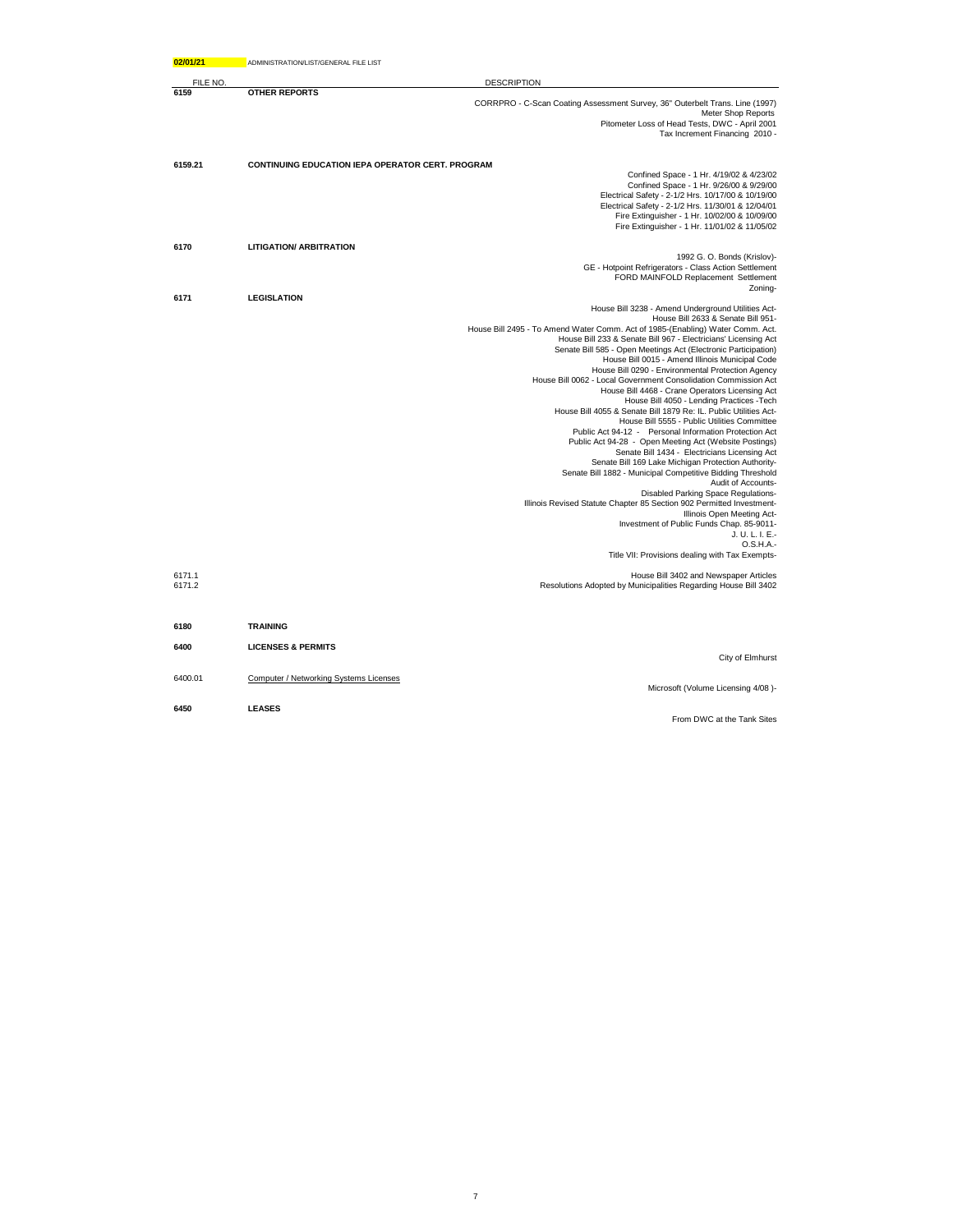FILE NO. DESCRIPTION

**6600 FORMS**  *Chicago Title Forms*

*Chicago Title Forms--Pre-Con Masters*

BB&W Correspondence

Final Waiver of Lien -- Contractor-Final Waiver of Lien -- Subcontractor-Waiver of Lien to Date -- Contractor - Waiver of Lien to Date -- Subcontractor - Sworn Statement AM. Institute of Architects-Change Order - Department of Labor -DuPage County Division of Transportation Permits - Easement Agreement - Electrical Easement Agreement - Construction Contract Model Forms -

*Freedom of Information Act - General Information*

FOI Act -- Form 1 Request for Public Records (Blank)- FOI Act -- Form 1 Request for Public Records (Completed)- FOI Act -- Form 2 Request for Public Records (Blank)- FOI Act -- Form 2 Request for Public Records (Completed)- FOI Act -- Form 3 Acknowledge of Inspection or Receipt of Public Records (Blank)- FOI Act -- Form 3 Acknowledge of Inspection or Receipt of Public Records (Completed)- FOI Act --Form 3 Response to Request for Records (Completed)- FOI Act -- Form 4 Notice of Ext. of Time to Respond to Request for Public Records (Blank)- FOI Act -- Form 4 Notice of Ext. of Time to Respond to Req. for Public Records (Completed)- FOI Act -- Form 5 Notice to Meet & Confer to Narrow Categorical Request for Pub. Records to Manageable Proportions (Blank)- FOI Act -- Form 5 Notice to Meet & Confer to Narrow Categorical Request for Pub. Records<br>to Manageable Proportions (Completed)-<br>FOI Act -- Form 6 Req. for Further Info. Concerning Purpose of Req.for Pub. Records (Blank)<br>FO FOI Act -- Form 7 Denial of Request for Public Records (Blank)- FOI Act -- Form 7 Denial of Request for Public Records (Completed)- FOI Act -- Form 8 Notice of Appeal of Denial of Request for Public Records(Blank)- FOI Act -- Form 8 Notice of Appeal of Denial of Request for Public Records(Completed)- FOI Act--Form 9 Decision on Appeal of Denial of Req. for Pub. Rec. (Tot. or Part. Rev.)(Blank)- FOI Act--Form 9 Decision on Appeal of Denial of Req.for Pub.Rec. (Tot.or Partial Rev.) (Compl.)- FOI Act--Form 10 Decision on Appeal of Denial of Req.for Pub.Rec.(Tot. or Part.Affirm)(Blank)- FOI Act--Form 10 Decision on Appeal of Denial of Req.for Pub.Rec.(Tot. or Part.Affirm)(Compl)-

Highway Permit -

Application for Permit to use Toll Highway Right of Way-

Special Form -

Work Authorization Order-QR - Daily Work Record - Owned & Rented Equipment Used in Prosecution of Work-QR - Daily Work Record - Non-Commission-QR - Daily Work Record - Labor-

*Request for Additional Information (From Contractors) Suggestion Form Valve Status Information Log Wavier of Risk & Release of Liability* 

8

Wavier of Risk & Release of Liability (Blank) Wavier of Risk & Release of Liability (Completed)

*Equipment Maintenance Contracts - Evernet*

*Illinois Department of Transportation*

*Illinois State Toll Highway Authority*

*Lien Waiver*

*Publication Agreement Quick Response*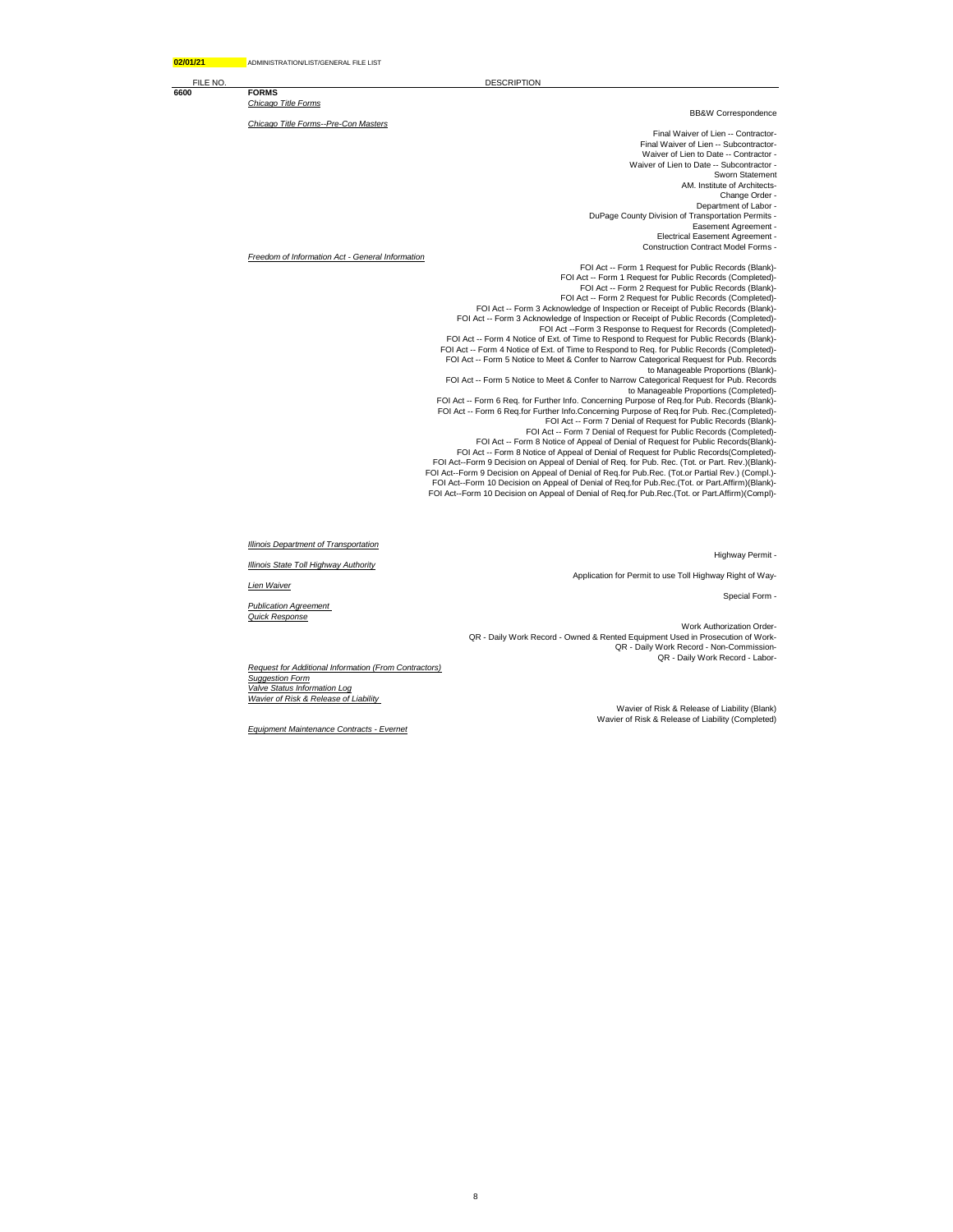| 02/01/21           | ADMINISTRATION/LIST/GENERAL FILE LIST     |                                                                                                                            |
|--------------------|-------------------------------------------|----------------------------------------------------------------------------------------------------------------------------|
| FILE NO            |                                           | <b>DESCRIPTION</b>                                                                                                         |
| 6649               | <b>EQUIPMENT CERTIFICATIONS</b>           | Elevator Inspection -                                                                                                      |
|                    |                                           | Pressure Vessels -                                                                                                         |
| 6650               | <b>EQUIPMENT MANUALS &amp; WARRANTIES</b> | Appliances -                                                                                                               |
|                    |                                           | Cameras -                                                                                                                  |
|                    |                                           | Computers -                                                                                                                |
|                    |                                           | Danka Copier (Tosiba eStudio 4511 Color Copier)                                                                            |
|                    |                                           | Generators -<br>Field Equipment -                                                                                          |
|                    |                                           | Fire King File Cabinet -                                                                                                   |
|                    |                                           | IKON Canon iR C6800 - D1 PCL5c                                                                                             |
|                    |                                           | Hewlett-Packard Laser Jet -                                                                                                |
|                    |                                           | Konica Minolta (Copiers)                                                                                                   |
|                    |                                           | Microfilm Reader Printer (Eyecom) -<br>Office Equipment -                                                                  |
|                    |                                           | Paper Trimmer -                                                                                                            |
|                    |                                           | Pipe Locates -                                                                                                             |
|                    |                                           | Pitney Bowes Mailing Equipment -                                                                                           |
|                    |                                           | Plotter -                                                                                                                  |
|                    |                                           | Primavera Computer Software -                                                                                              |
|                    |                                           | Radio Equipment -<br>Shredder (Paper) -                                                                                    |
|                    |                                           | Snowblowers -                                                                                                              |
|                    |                                           | Telephones -                                                                                                               |
|                    |                                           | Tools -                                                                                                                    |
|                    |                                           | Vehicles - Insurance Cards -                                                                                               |
| 6551               | <b>EQUIPMENT RENTAL</b>                   |                                                                                                                            |
| <b>FIN</b>         |                                           | <b>FINANCE</b>                                                                                                             |
| 7105               | <b>PROPOSALS</b>                          | Proposals: Insurance Summary - June 28, 1996                                                                               |
|                    |                                           | Proposals: ADP Investment Proposal 2000                                                                                    |
|                    |                                           | Proposals: Audit RFP - April 2002                                                                                          |
|                    |                                           | Audit RFP's - May 22, 2002                                                                                                 |
|                    |                                           | Proposals: Financial Advisor - Dec. 26, 2002                                                                               |
|                    |                                           | Proposals: Water Revenue Bond Refinancing 2003<br>Revenue Bond Underwriter RFP's (Supplemental Information Response)- 2003 |
|                    |                                           | Revenue Bond Underwriter RFP's (Replies To)- 2003                                                                          |
|                    |                                           | Revenue Bond Underwriter RFP's (Sucessful Underwriter)- 2003                                                               |
|                    |                                           | Proposals: PA 93-0226 Consulting                                                                                           |
|                    |                                           | Proposals: Disclosure Counsel & Other Public Finance Legal Services                                                        |
|                    |                                           | Proposals: Finance RFP's (Finance Dept. Functions & Related Services) - November 2, 2010                                   |
|                    |                                           | Proposals: Financial Advisor Services - August 20, 2012<br>Proposals: RFP's Financal Advisor - October 15, 2012            |
|                    |                                           | Proposals: RFP's for Underwriter Services Refunding October 31, 2012                                                       |
| 7110               |                                           |                                                                                                                            |
|                    | <b>CONTRACT DOCUMENTS</b>                 | Water Purchase Agreement - City of Chicago                                                                                 |
|                    |                                           | Water Supply Contract Reimbursement - City of Chicago                                                                      |
| 7113               | <b>INSURANCE DOCUMENTS</b>                |                                                                                                                            |
| 7113.61            |                                           | Self Insurance Study 2003                                                                                                  |
|                    |                                           |                                                                                                                            |
| 7114               | <b>BONDS</b>                              | PUBLIC OFFICAL BOND - TRAVELERS (\$5M) 2010 -                                                                              |
| 7114.10            |                                           | COMMISSION TO/FROM BOND COUNSEL-                                                                                           |
| 7114.22            |                                           | G.O. BOND 1986 (\$150m) - BOND RATINGS-                                                                                    |
| 7114.41            |                                           | G.O. BOND REFINANCING 1992 (\$150m) CORRESPONDENCE-                                                                        |
| 7114.42<br>7114.43 |                                           | G.O. BOND REFINANCING 1992 (\$150m) BOND RATINGS-<br>MERRILL LYNCH SETTLEMENT AGREEMENT-                                   |
| 7114.51            |                                           | REVENUE BOND REFINANCING 1993 (\$200M) CORRESPONDENCE-                                                                     |
| 7114.52            |                                           | REVENUE BOND REFINANCING 1993 (\$150M) BOND RATINGS-                                                                       |
| 7114.54            |                                           | REVENUE BOND REFINANCING 1993 NRMSIR CORRESPONDENCE-                                                                       |
| 7114.61            |                                           | ALTERNATIVE REV. G.O. BONDS 1999 - CORRESPONDENCE-                                                                         |
| 7114.71            |                                           | ALTERNATIVE REV. G.O. BONDS 2001 - CORRESPONDENCE-                                                                         |
| 7114.72            |                                           | ALTERNATIVE REV. G.O. BONDS 2001 - BOND RATINGS-                                                                           |
| 7114.74<br>7114.81 |                                           | ALTERNATIVE REV. G.O. BONDS 2001 NRMSIR CORRESPONDENCE-<br>WATER REVENUE BONDS 2003 - CORRESPONDENCE-                      |
| 7114.82            |                                           | WATER REVENUE BONDS 2003 - BOND RATINGS                                                                                    |
| 7114.83            |                                           | WATER REVENUE BONDS 2003 - BOND INSURANCE                                                                                  |
| 7114.84            |                                           | WATER REVENUE BONDS 2003 - BOND TRUSTEES                                                                                   |
| 7114.85            |                                           | WATER REVENUE BONDS 2006 - BOND RATINGS                                                                                    |
| 7114.86            |                                           | WATER REVENUE BONDS 2007 - BOND RATINGS                                                                                    |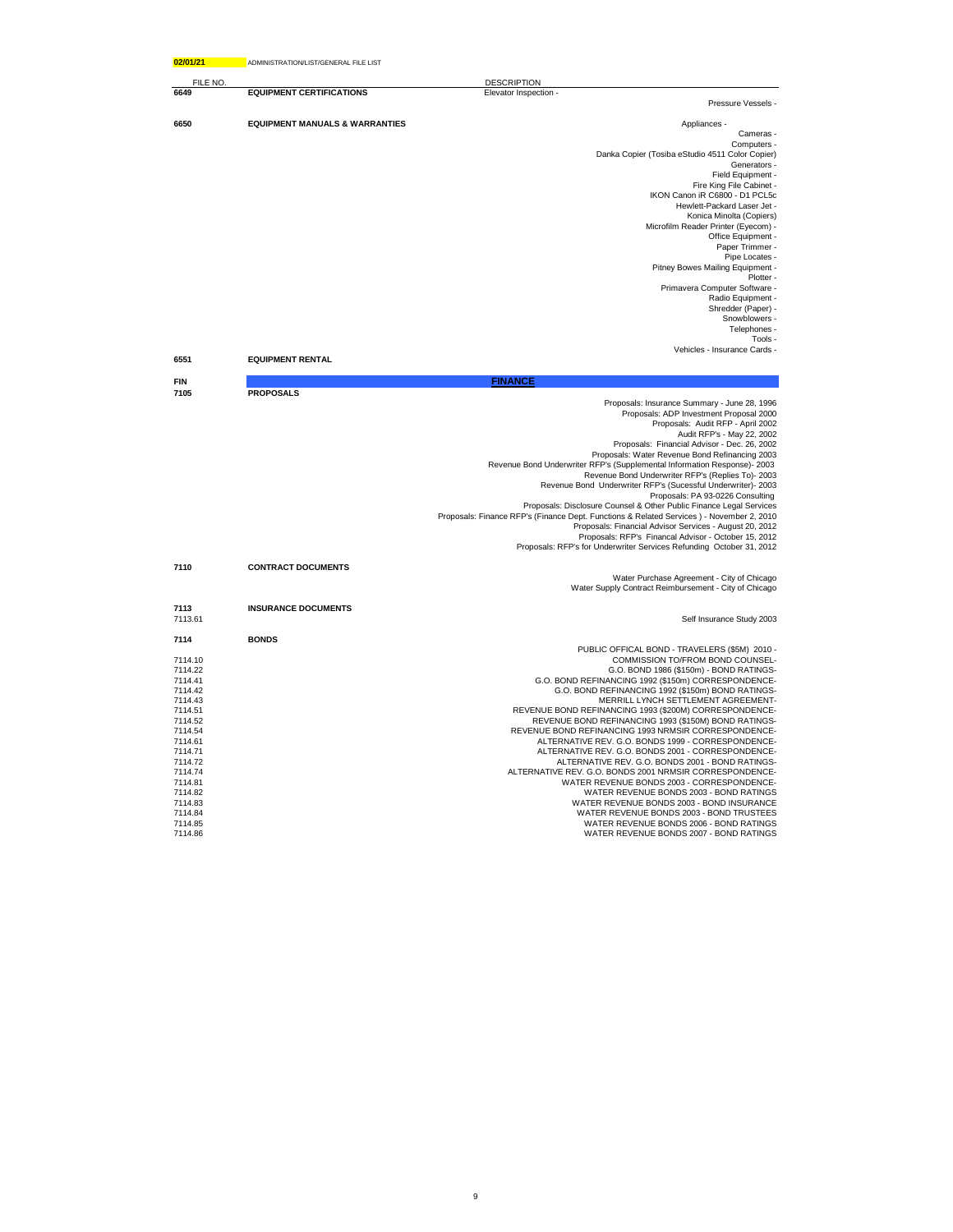| 02/01/21           | ADMINISTRATION/LIST/GENERAL FILE LIST                                                                                                                                                                                                                                                                                                                                                                                                                                                                                                                                                                                                                                                                                                                                                                                                                                                                                                                                                                                                                                                                                 |
|--------------------|-----------------------------------------------------------------------------------------------------------------------------------------------------------------------------------------------------------------------------------------------------------------------------------------------------------------------------------------------------------------------------------------------------------------------------------------------------------------------------------------------------------------------------------------------------------------------------------------------------------------------------------------------------------------------------------------------------------------------------------------------------------------------------------------------------------------------------------------------------------------------------------------------------------------------------------------------------------------------------------------------------------------------------------------------------------------------------------------------------------------------|
| FILE NO.           | <b>DESCRIPTION</b>                                                                                                                                                                                                                                                                                                                                                                                                                                                                                                                                                                                                                                                                                                                                                                                                                                                                                                                                                                                                                                                                                                    |
| 7137               | <b>OTHER AGREEMENTS</b>                                                                                                                                                                                                                                                                                                                                                                                                                                                                                                                                                                                                                                                                                                                                                                                                                                                                                                                                                                                                                                                                                               |
|                    | FIRST OF AMERICA TRUST - CUSTODY AGREEMENTS                                                                                                                                                                                                                                                                                                                                                                                                                                                                                                                                                                                                                                                                                                                                                                                                                                                                                                                                                                                                                                                                           |
| 7137.10            | LOCK BOX PROPOSALS & AGREEMENTS<br>CREDIT APPLICATION-                                                                                                                                                                                                                                                                                                                                                                                                                                                                                                                                                                                                                                                                                                                                                                                                                                                                                                                                                                                                                                                                |
| 7137.15            | <b>BANK SIGNATURES-</b>                                                                                                                                                                                                                                                                                                                                                                                                                                                                                                                                                                                                                                                                                                                                                                                                                                                                                                                                                                                                                                                                                               |
| 7137.20            | <b>CREDIT REPORTS-</b>                                                                                                                                                                                                                                                                                                                                                                                                                                                                                                                                                                                                                                                                                                                                                                                                                                                                                                                                                                                                                                                                                                |
| 7137.25<br>7137.30 | <b>INCODE SYSTEM AGREEMENT</b><br>COLLATERAL PLEDGE AGREEMENT                                                                                                                                                                                                                                                                                                                                                                                                                                                                                                                                                                                                                                                                                                                                                                                                                                                                                                                                                                                                                                                         |
|                    |                                                                                                                                                                                                                                                                                                                                                                                                                                                                                                                                                                                                                                                                                                                                                                                                                                                                                                                                                                                                                                                                                                                       |
| 7151               | AUDIT REPORTS - (1998 - 2006 Audit Reports & Quarterly Reports in Fireproof Room)<br>AUDIT REPORTS - ILLINOIS FUNDS - FY 2001 -                                                                                                                                                                                                                                                                                                                                                                                                                                                                                                                                                                                                                                                                                                                                                                                                                                                                                                                                                                                       |
|                    | Financial Reports - Quarter Ending 4/30/06, 7/31/06, 10/31/06, 1/31/07<br>DWC AUDIT REPORTS YEAR ENDING 4/30/07(2006 - 2007)<br>Financial Reports - Quarter Ending 4/30/07, 7/31/07, 10/31/07, 1/31/08<br>DWC AUDIT REPORTS YEAR ENDING 4/30/08 (2007 - 2008)<br>Financial Reports - Quarter Ending 4/30/08, 7/31/08, 10/31/08, 1/31/09<br>DWC AUDIT REPORTS YEAR ENDING 4/30/09 (2008 - 2009)<br>DWC AUDIT REPORTS YEAR ENDING 4/30/10 (2009 - 2010)<br>DWC AUDIT REPORTS YEAR ENDING 4/30/11 (2010 - 2011)                                                                                                                                                                                                                                                                                                                                                                                                                                                                                                                                                                                                          |
|                    | DWC AUDIT REPORTS YEAR ENDING 4/30/12 (2011 - 2012)<br>DWC AUDIT REPORTS YEAR ENDING 4/30/13 (2012 - 2013)<br>DWC AUDIT REPORTS YEAR ENDING 4/30/14 (2013 - 2014)<br>DWC AUDIT REPORTS YEAR ENDING 4/30/15 (2014 - 2015)<br>DWC AUDIT REPORTS YEAR ENDING 4/30/16 (2015 - 2016)<br>DWC AUDIT REPORTS YEAR ENDING 4/30/17 (2016 - 2017)<br>DWC AUDIT REPORTS YEAR ENDING 4/30/18 (2017 - 2018)<br>DWC AUDIT REPORTS YEAR ENDING 4/30/19 (2018 - 2019)<br>DWC AUDIT REPORTS YEAR ENDING 4/30/20 (2019 - 2020)                                                                                                                                                                                                                                                                                                                                                                                                                                                                                                                                                                                                           |
|                    | AUDIT REPORTS BANK CASH TRF AUDIT<br>PUBLIC ACT 93-0226 ILLINOIS AUDITOR GENERAL<br><b>AUDIT REPORTS OTHER</b>                                                                                                                                                                                                                                                                                                                                                                                                                                                                                                                                                                                                                                                                                                                                                                                                                                                                                                                                                                                                        |
| 7152               | <b>REQUESTS FOR FINANCIAL INFO. - 1999-</b>                                                                                                                                                                                                                                                                                                                                                                                                                                                                                                                                                                                                                                                                                                                                                                                                                                                                                                                                                                                                                                                                           |
| 7153               | <b>CUSTOMER FISCAL YEARS SURVEY</b>                                                                                                                                                                                                                                                                                                                                                                                                                                                                                                                                                                                                                                                                                                                                                                                                                                                                                                                                                                                                                                                                                   |
|                    | AWWA (2009) Financial Information Survey                                                                                                                                                                                                                                                                                                                                                                                                                                                                                                                                                                                                                                                                                                                                                                                                                                                                                                                                                                                                                                                                              |
|                    | U.S. Census Bureau Survey / Quarterly Survey of Taxes Non-Property - (2011)                                                                                                                                                                                                                                                                                                                                                                                                                                                                                                                                                                                                                                                                                                                                                                                                                                                                                                                                                                                                                                           |
| 7159               | OTHER FINANCIAL REPORTS                                                                                                                                                                                                                                                                                                                                                                                                                                                                                                                                                                                                                                                                                                                                                                                                                                                                                                                                                                                                                                                                                               |
| 7701               | Five Year Capital Improvement Plan dated Jan. 8, 1998<br>1999-2000 Five Year Capital Improvement Plan dated Jan.14, 1999<br>2000-2001 Five Year Capital Improvement Plan dated Jan.13, 2000<br>2001-2002 Five Year Capital Improvement Plan dated -<br>2002-2003 Five Year Capital Improvement Plan dated Jan.10, 2002<br>2003-2004 Five Year Capital Improvement Plan dated Dec.12, 2002<br>2004-2005 Five Year Capital Improvement Plan dated Jan. 8, 2004<br>2005-2006 Five Year Capital Improvement Plan dated<br>2006-2007 Five Year Capital Improvement Plan dated Jan 12, 2006 & Feb. 9, 2006<br>2007-2008 Five Year Capital Improvement Plan dated Jan. 11, 2007<br>2008-2009 Five Year Capital Improvement Plan dated Feb. 12, 2009<br>State of Illinois - Comptroller Annual Financial Reports (1995 to<br>Illinois Municipal Retirement Fund Annual Financial Reports<br>ICMA -Retirement Corporation<br>DuPage County Comprehensive Annual Financial Report (Fiscal Yr. Ended 11/30/04<br>DuPage County Comprehensive Annual Financial Report (Fiscal Yr. Ended 11/30/05 - Compact Disc)<br><b>BUDGET</b> |
|                    | Tentative Draft Management Budget 5/1/96-4/30/97                                                                                                                                                                                                                                                                                                                                                                                                                                                                                                                                                                                                                                                                                                                                                                                                                                                                                                                                                                                                                                                                      |
|                    | Tentative Draft Management Budget 5/1/97-4/30/98<br>Budget Detail Masters 1997 - 1998                                                                                                                                                                                                                                                                                                                                                                                                                                                                                                                                                                                                                                                                                                                                                                                                                                                                                                                                                                                                                                 |
|                    | Tentative Draft Management Budget 5/1/97-4/30/98 (Originals)                                                                                                                                                                                                                                                                                                                                                                                                                                                                                                                                                                                                                                                                                                                                                                                                                                                                                                                                                                                                                                                          |
|                    | Tentative Draft Management Budget 5/1/98-4/30/99                                                                                                                                                                                                                                                                                                                                                                                                                                                                                                                                                                                                                                                                                                                                                                                                                                                                                                                                                                                                                                                                      |
|                    | Budget Detail Masters 1998 - 1999<br>Tentative Draft Management Budget 5/1/99-4/30/2000                                                                                                                                                                                                                                                                                                                                                                                                                                                                                                                                                                                                                                                                                                                                                                                                                                                                                                                                                                                                                               |
|                    | Tentative Draft Management Budget 5/1/99-4/30/2000 (Originals)                                                                                                                                                                                                                                                                                                                                                                                                                                                                                                                                                                                                                                                                                                                                                                                                                                                                                                                                                                                                                                                        |
|                    | Tentative draft Management Budget 5/1/2000-4/30/01                                                                                                                                                                                                                                                                                                                                                                                                                                                                                                                                                                                                                                                                                                                                                                                                                                                                                                                                                                                                                                                                    |
|                    | Tentative Draft Management Budget 5/1/2000-4/30/01 (Originals)<br>Tentative Draft Management Budget & 5 Yr. Capital Improvement Plan 5/1/01-4/30/02                                                                                                                                                                                                                                                                                                                                                                                                                                                                                                                                                                                                                                                                                                                                                                                                                                                                                                                                                                   |
|                    | Tentative Draft Management Budget & 5 Yr. Capital Improvement Plan 5/1/01-4/30/02 Originals)                                                                                                                                                                                                                                                                                                                                                                                                                                                                                                                                                                                                                                                                                                                                                                                                                                                                                                                                                                                                                          |
|                    | Tentative Draft Management Budget 5/1/02-4/30/03                                                                                                                                                                                                                                                                                                                                                                                                                                                                                                                                                                                                                                                                                                                                                                                                                                                                                                                                                                                                                                                                      |
|                    | Tentative Draft Management Budget 5/1/02-4/30/03 (Originals)<br>Tentative Draft Management Budget & 5 Yr. Capital Improvement Plan 5/1/03-4/30/04                                                                                                                                                                                                                                                                                                                                                                                                                                                                                                                                                                                                                                                                                                                                                                                                                                                                                                                                                                     |
|                    | Tentative Draft Management Budget 5/1/03-4/30/04 (Originals)                                                                                                                                                                                                                                                                                                                                                                                                                                                                                                                                                                                                                                                                                                                                                                                                                                                                                                                                                                                                                                                          |
|                    | 5 Yr. Capital Improvement Plan 5/1/03-4/30/04 (Originals)                                                                                                                                                                                                                                                                                                                                                                                                                                                                                                                                                                                                                                                                                                                                                                                                                                                                                                                                                                                                                                                             |
|                    | Tentative Draft Management Budget 5/1/04-4/30/05                                                                                                                                                                                                                                                                                                                                                                                                                                                                                                                                                                                                                                                                                                                                                                                                                                                                                                                                                                                                                                                                      |
|                    | 5 Yr. Capital Improvement Plan 5/1/04-4/30/05<br>Tentative Draft Management Budget & 5 Yr. Capital Improvement Plan 5/1/05-4/30/06                                                                                                                                                                                                                                                                                                                                                                                                                                                                                                                                                                                                                                                                                                                                                                                                                                                                                                                                                                                    |
|                    | Tentative Draft Management Budget 5/1/05-4/30/06                                                                                                                                                                                                                                                                                                                                                                                                                                                                                                                                                                                                                                                                                                                                                                                                                                                                                                                                                                                                                                                                      |
|                    | 5 Yr. Capital Improvement Plan 5/1/05-4/30/06                                                                                                                                                                                                                                                                                                                                                                                                                                                                                                                                                                                                                                                                                                                                                                                                                                                                                                                                                                                                                                                                         |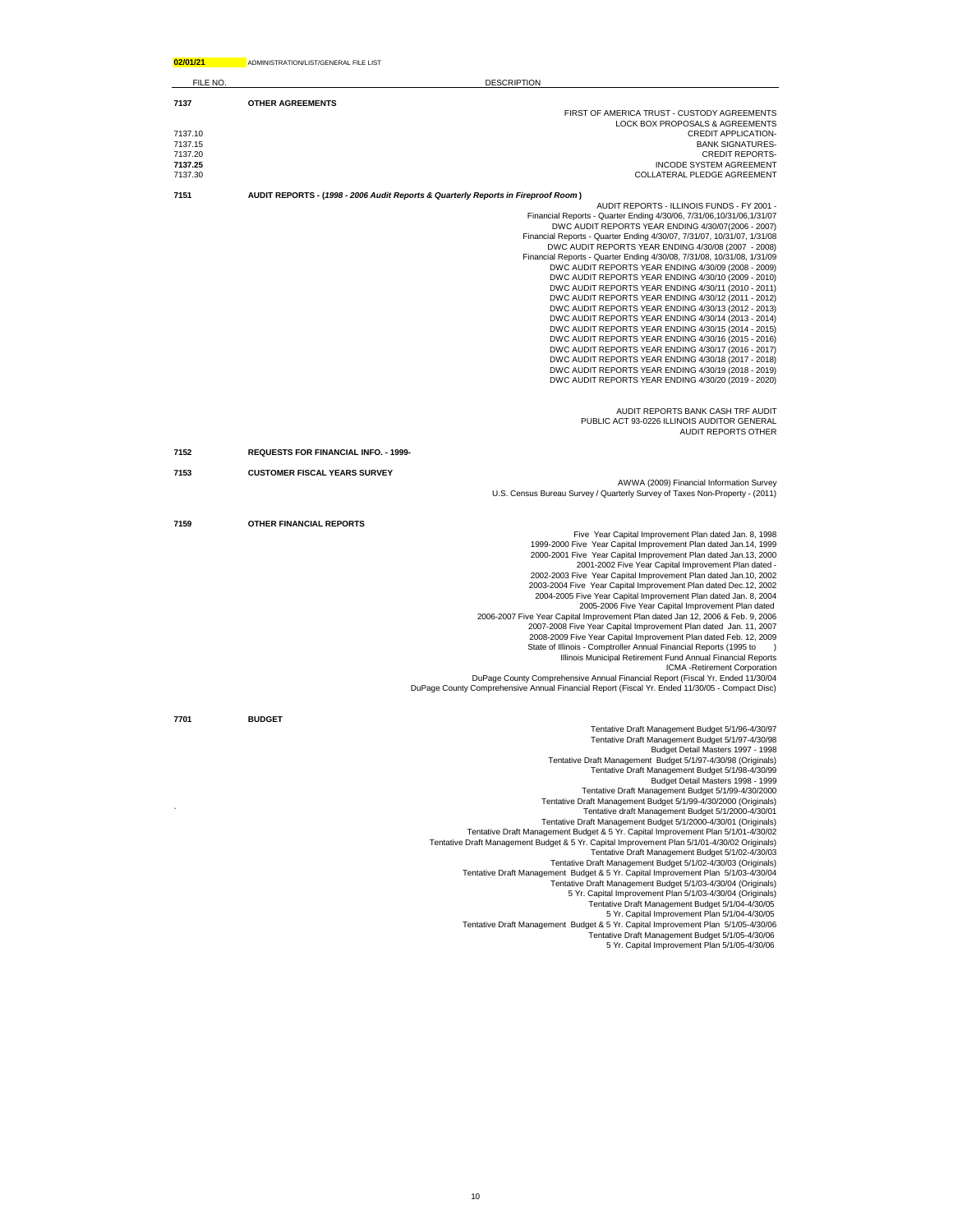| FILE NO. |                    | <b>DESCRIPTION</b>                                                                                                                                                         |
|----------|--------------------|----------------------------------------------------------------------------------------------------------------------------------------------------------------------------|
|          |                    | Tentative Draft Management Budget & 5 Yr. Capital Improvement Plan 5/1/06-4/30/07                                                                                          |
|          |                    | Tentative Draft Management Budget 5/1/06-4/30/07                                                                                                                           |
|          |                    | 5 Yr. Capital Improvement Plan 5/1/06-4/30/07                                                                                                                              |
|          |                    | Tentative Draft Management Budget & Budget & 5 Yr. Capital Improvement Plan 5/1/07-4/30/08                                                                                 |
|          |                    | Tentative Draft Management Budget 5/1/07-4/30/08                                                                                                                           |
|          |                    | Tentative Draft Management Budget & Budget & 5 Yr. Capital Improvement Plan 5/1/08-4/30/09                                                                                 |
|          |                    | Tentative Draft Management Budget 5/1/08 - 4/30/09                                                                                                                         |
|          |                    | Tentative Draft Management Budget & Budget & 5 Yr. Capital Improvement Plan 5/1/09-4/30/10<br>Tentative Draft Management Budget 5/1/09 - 4/30/10                           |
|          |                    | Tentative Draft Management Budget & Budget & 5 Yr. Capital Improvement Plan 5/1/10-4/30/11                                                                                 |
|          |                    | Tentative Draft Management Budget 5/1/10 - 4/30/11                                                                                                                         |
|          |                    | Tentative Draft Management Budget & Budget & 5 Yr. Capital Improvement Plan 5/1/11-4/30/12                                                                                 |
|          |                    | Tentative Draft Management Budget 5/1/11 - 4/30/12                                                                                                                         |
|          |                    | Tentative Draft Management Budget & Budget & 5 Yr. Capital Improvement Plan 5/1/12-4/30/13                                                                                 |
|          |                    | Tentative Draft Management Budget 5/1/12 - 4/30/13                                                                                                                         |
|          |                    | Tentative Draft Management Budget & Budget & 5 Yr. Capital Improvement Plan 5/1/13-4/30/14                                                                                 |
|          |                    | Tentative Draft Management Budget & 5 Yr. Capital Improvement Plan 5/1/13 - 4/30/14                                                                                        |
|          |                    | Tentative Draft Management Budget & 5 Yr. Capital Improvement Plan 5/1/14 - 4/30/15                                                                                        |
|          |                    | Tentative Draft Management Budget & 5 Yr. Capital Improvement Plan 5/1/15 - 4/30/16                                                                                        |
|          |                    | Tentative Draft Management Budget & 5 Yr. Capital Improvement Plan 5/1/16 - 4/30/17<br>Tentative Draft Management Budget & 5 Yr. Capital Improvement Plan 5/1/17 - 4/30/18 |
|          |                    | Tentative Draft Management Budget & 5 Yr. Capital Improvement Plan 5/1/18 - 4/30/19                                                                                        |
|          |                    |                                                                                                                                                                            |
| 7701.5   |                    | Fund Balance Study FY2003                                                                                                                                                  |
|          |                    |                                                                                                                                                                            |
| 7702     | <b>INVESTMENTS</b> |                                                                                                                                                                            |
|          |                    | Investment Policy -- 1993                                                                                                                                                  |
|          |                    | IPTIP (IL Public Treasurers' Investment Pool)-                                                                                                                             |
|          |                    | Investments 1990- Local Investments Program / PMA-                                                                                                                         |
|          |                    | Safekeeping 2001 -                                                                                                                                                         |
|          |                    | The Illinois Funds, Money Market & Prime Fund Program Guide                                                                                                                |
|          |                    | Investment Advisory Agreement - PFM Asset Management, LLC.                                                                                                                 |

| 7703<br>7703.01<br>7703.02<br>7703.03<br>7703.04<br>7703.05 | <b>TAX</b>               | Tax Exemption ID# (ILL. Dept. of Revenue)-<br>DWC 1/4% Sales Tax-<br>DuPage County Treasurer Correspondence & Reports-<br>Illinois Department of Revenue-Sales Tax Receipts-<br>DWC Map Service Area- |
|-------------------------------------------------------------|--------------------------|-------------------------------------------------------------------------------------------------------------------------------------------------------------------------------------------------------|
| 7703.25                                                     | <b>TAX LEVY</b>          | Tax Levy Cook County-                                                                                                                                                                                 |
|                                                             |                          | Tax Levy DuPage County 1995-<br>Tax Levy Will County-                                                                                                                                                 |
| 7703.26                                                     |                          | State Reg'd. Fin. Publications-                                                                                                                                                                       |
| 7703.30                                                     |                          | Tax Exempt Property Cook County-<br>Tax Exempt Property DuPage County-                                                                                                                                |
| 7710                                                        | <b>NOTICES</b>           | Miscellaneous Notices-<br>Prevailing Wage Ordinance-                                                                                                                                                  |
| 7730.0                                                      | <b>COMPUTER PROBLEMS</b> |                                                                                                                                                                                                       |

**SAFETY**

Safety Committee - Miscellaneous-<br>
Safety DIVC Safety Manual 1991-2004<br>
Safety - DWC Safety Manual 2005<br>
Safety - Correspondence 2092-2004<br>
Safety Committee Minutes 1999-2004<br>
Safety Committee Minutes 2005<br>
Safety Committe